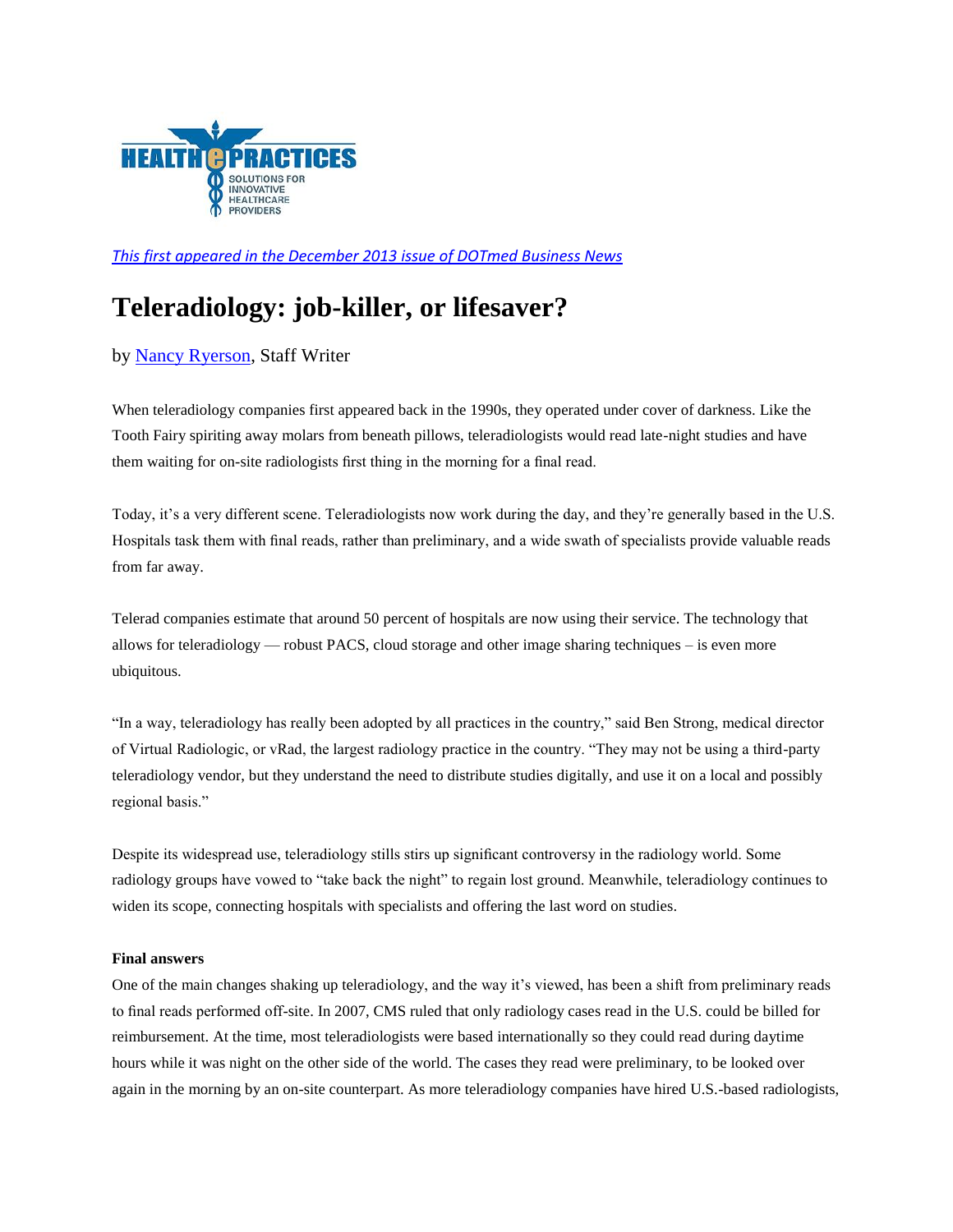more have been able to offer final, billable reads.

"Preliminary reads will go the way of the dinosaurs in a few years as more and more cost pressures come down on hospitals," says Paul Johnson, vice president of sales and marketing at Aris Radiology. Today, 80 percent of his company's interpretations are final reads.

Johnson argues that preliminary reads are inefficient, and that teleradiologists, just like their on-site counterparts, can be trusted to provide reliable final looks. "There's one big benefit of the preliminary reading process, and that comes in the fact that every study that's re-read is a built-in quality assurance process. But it is inefficient," says Johnson.

"When preliminary reads are gone, it's going to become more incumbent to have a QA process. We don't necessarily have to review every exam a second time, but a sampling of maybe five percent — I think that will be demanded in order to promote the quality of the service."

Some teleradiology companies work in their own quality assurance procedures. Radisphere, for one, uses data gleaned from its teleradiologists' work to determine what kind of studies are most likely to have errors, and which could use a second opinion.

"Our technology will randomly select two percent of all the cases, make them anonymous and assign them to a second radiologist," says Hank Schlissberg, chief growth officer at Radisphere, a cloud-based radiology company. "They think they're just reading a case that's in their queue. With this method, we've found that we miss broken pinkies all the time, for example, so we know to look out for that."

And regardless of which side of the teleradiology debate you fall on, facilities that partake may be reassured by a white paper published in May by the American College of Radiology's Teleradiology Task Force, which aimed to create guidelines for the practice.

"We created this in the hopes that it will raise the standards across the industry, so when it's all done, you'll have better patient care," said Ezequiel Silva, task force chair.

The white paper encourages teleradiology companies to put patients first, and notes that facilities should emphasize on-site service over off-site. Teleradiology companies don't see the guidelines impacting their business, but they're happy for the validation the task force's creation suggests.

"It was fair and balanced, and hit on some of the key issues involved in teleradiology," says Howard Reis, vice president of business development at Teleradiology Specialists.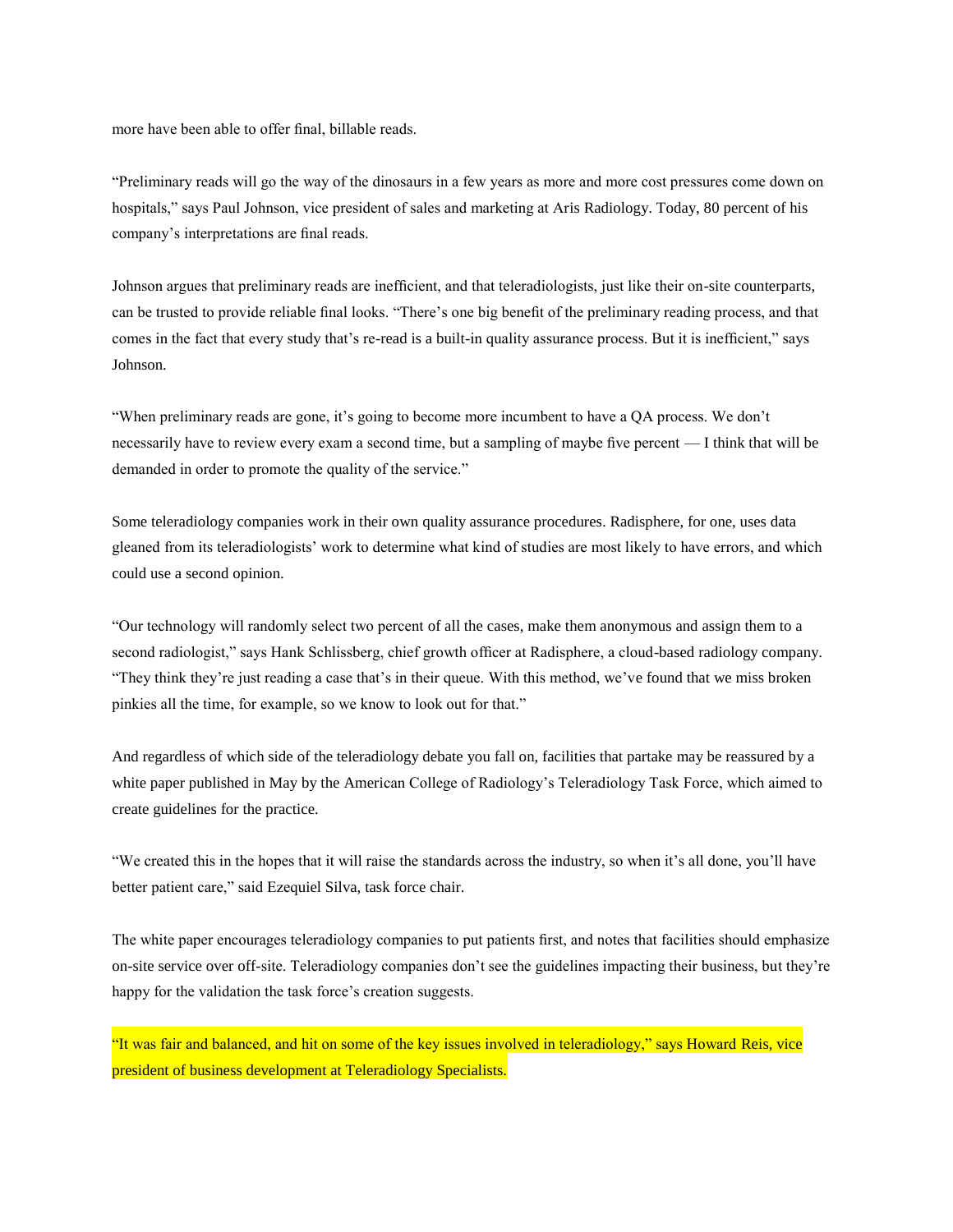#### **Daytime dynamic**

Powered by the ability to offer final reads and specialty services, teleradiology companies have sought out daytime opportunities as well.

"On-site radiologists need to concentrate on the things that need to be done on-site, like interventional procedures, mammography and consultation with the medical staff, all of the things that sometimes radiologists in the traditional environment don't have enough time to do," says Aris' Paul Johnson. "Unfortunately, they'll get caught in an interventional procedure that's supposed to take 30 minutes and it takes two hours, then there's a huge backlog of a work-list that they can't see the end of, and turnaround times become a problem."

Many radiology firms offer both teleradiology and on-site radiology and see radiology as a team effort. Facilities can choose to send out studies that need a specialist's eye, for example, or for a quick turn-around in an emergency situation.

"Let's say the radiologist is on the phone, and the techs come in with another study, something that needs to be looked at and evaluated, and we've still got the patient in the ER sitting there because we don't have an interpretation," says Johnson. "That doesn't happen when we have a hybrid situation. Those studies are sent to the offsite network where they're read immediately."

Teleradiology also comes in handy for rural hospitals that only staff a handful of radiologists. There are at least a dozen radiology specialties, from pediatric to MRI, and many hospitals don't have every type on staff.

"There is a strong interest in subspecialty support," says Reis of Teleradiology Specialists. "If I've got a neuro radiology case, I want it read by a neuro radiology doctor."

#### **Take back the night – and the day**

Many traditional radiologists are not taking what they see as an affront from teleradiology sitting down. The "commoditization" of radiology, and ways to push back against it, has been a popular topic in discussions at RSNA and articles in the Journal of the American College of Radiology and other publications. Radiologists on this side of the debate argue that teleradiology cheapens their practice and hurts patients, and ultimately takes jobs away from on-site radiologists.

One recent study published in the JACR found that radiologists spend only 36.4 percent of their time reading images and dedicate the rest of their time to interacting with other hospital personnel involved in patient care. Radiology advocates say the practice needs to make a stronger effort of making that fact better known.

"They have to go overboard to provide good service," says David Levin, professor of radiology at Thomas Jefferson University and a long time teleradiology critic. "They have to build bridges to their hospital administration,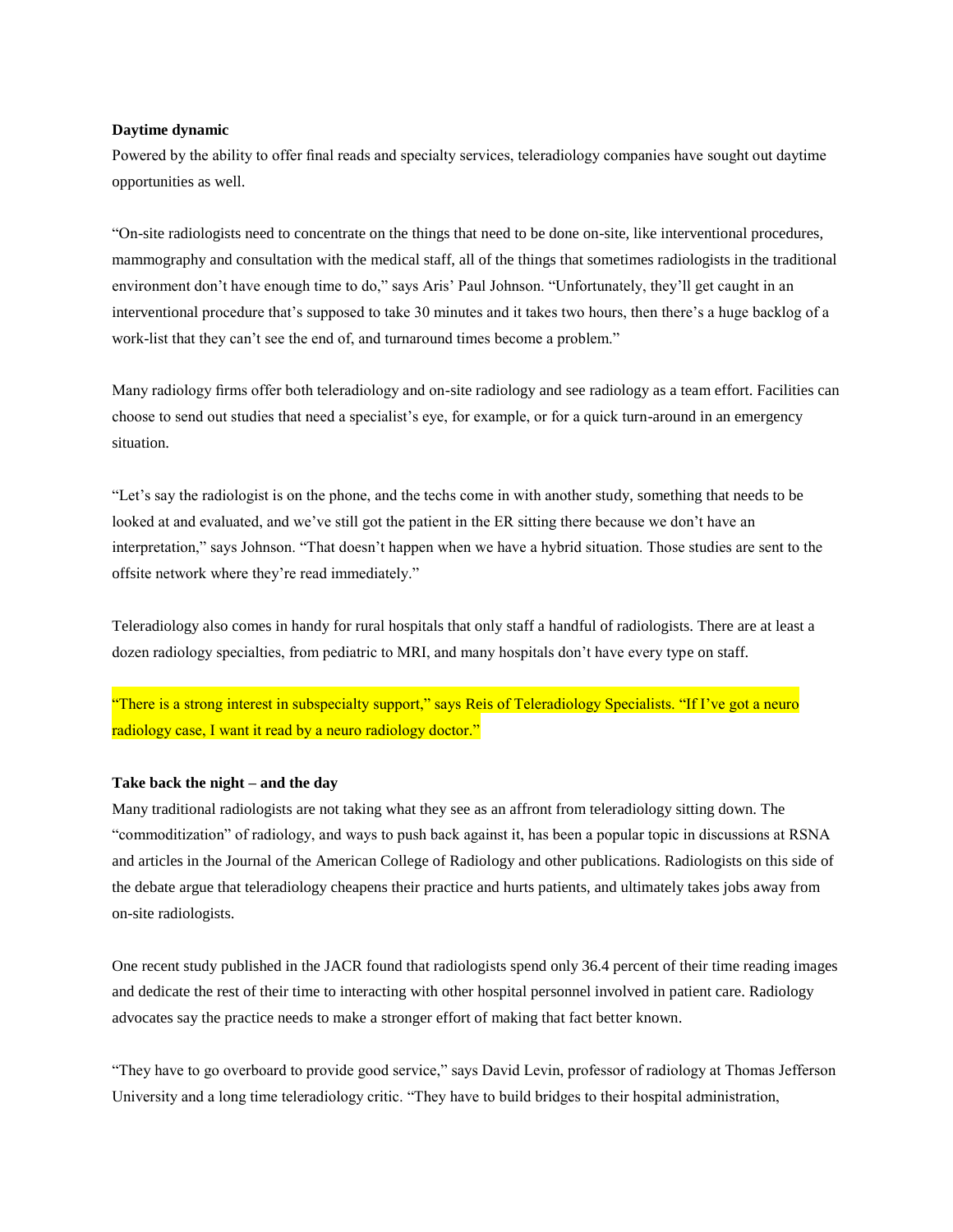volunteer for committee service, be better consulting physicians. And they also have to do a better job of weeding out requests for inappropriate studies and exercising more power over the technologists."

If radiologists don't seize the day, and take back the night, Levin warns that hospitals will be lured away by the lower prices and fast turnaround times teleradiology companies can offer. Levin even suggests that radiologists should sacrifice 10 to 15 percent of their income to help hospitals save money while holding on to their contracts.

Meanwhile, despite teleradiology's current popularity, the field still experiences a stigma from some hospitals, leading some facilities to provide teleradiology services only to their own hospitals system.

Massachusetts General Hospital, once a popular teleradiology provider, has scaled back its services to other hospitals, focusing instead on covering its satellite campuses.

"For example, we provide teleradiology at our Nantucket and Martha's Vineyard hospitals because we don't have radiologists there 24/7," says James Brink, chief of radiology at Massachusetts General Hospital.

Brink agrees that radiologists need to step up or risk being replaced. He suggests that sometimes, in-house groups that lose their contract only have themselves to blame.

"One of the worst things that can happen is if a group outsources teleradiology to a company that's perceived as better than the day company, then they really shot themselves in the foot, because now the teleradiology can say we'll cover daytime too," says Brink. "That's happened. And it's not complimentary to the group to which it happened, because number one, they were willing to outsource at night, and number two, they weren't providing the value add they should have been, to make their own hospital value what they're bringing."

Brink agrees that specialty teleradiology is valuable for small radiology practices, but notes that because radiology practices, both on and off site, are getting larger, practices that cannot provide their own nighttime and specialty service may become less common.

It's also possible that larger, academic hospitals will help pick up the slack for rural hospitals in their region more often.

Saint Louis University Hospital currently uses teleradiology services at one of the community hospitals in its network, St. Mary's, but hopes to move away from it altogether and perhaps offer teleradiology to area hospitals itself.

"Here, our model is based on sub-specialization, so at some point we would be interested in offering teleradiology services to other small practices, rural practices that don't have the subspecialty inhouse," says Jeff Brown, chief of